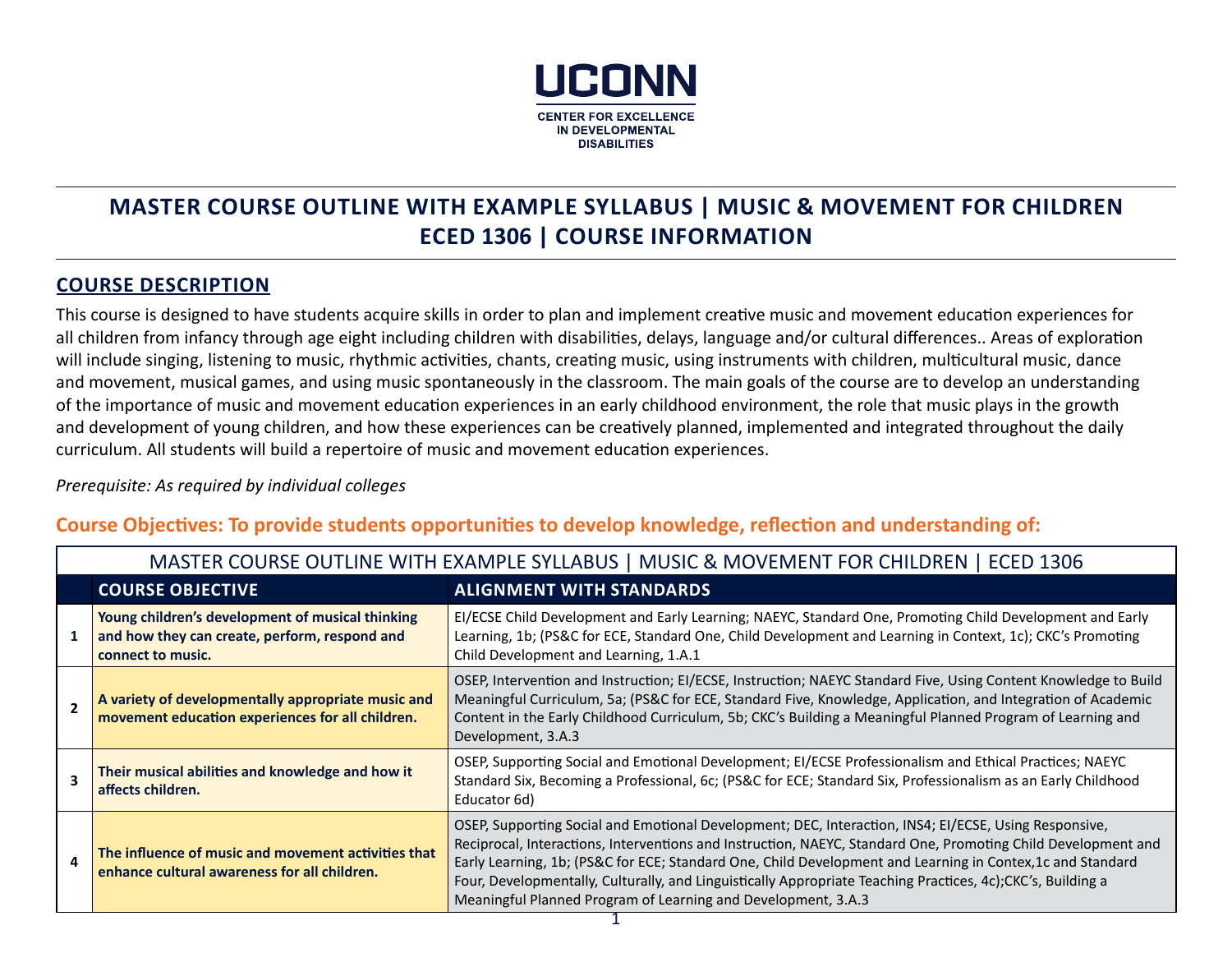|                | MASTER COURSE OUTLINE WITH EXAMPLE SYLLABUS   MUSIC & MOVEMENT FOR CHILDREN   ECED 1306                                                                                                                                                                                                         |                                                                                                                                                                                                                                                                                                                                                                                                                                                                                                                                                                                                                                                                                                                                                                                                                                                                                                                                                                               |  |  |  |
|----------------|-------------------------------------------------------------------------------------------------------------------------------------------------------------------------------------------------------------------------------------------------------------------------------------------------|-------------------------------------------------------------------------------------------------------------------------------------------------------------------------------------------------------------------------------------------------------------------------------------------------------------------------------------------------------------------------------------------------------------------------------------------------------------------------------------------------------------------------------------------------------------------------------------------------------------------------------------------------------------------------------------------------------------------------------------------------------------------------------------------------------------------------------------------------------------------------------------------------------------------------------------------------------------------------------|--|--|--|
|                | <b>COURSE OBJECTIVE</b>                                                                                                                                                                                                                                                                         | <b>ALIGNMENT WITH STANDARDS</b>                                                                                                                                                                                                                                                                                                                                                                                                                                                                                                                                                                                                                                                                                                                                                                                                                                                                                                                                               |  |  |  |
| 5              | Fundamental music concepts as described in the<br><b>National Music Education Standards.</b><br>https://nafme.org/wp-content/uploads/2014/11/2014-Music-<br>Standards-PK-8-Strand.pdf<br><b>AND: Connecticut Early Learning Development</b><br><b>Standards, Creative Arts</b>                  | OSEP: Intervention and Instruction; DEC, Instruction INS4, Environments, E4; EI/ECSE Application of Curriculum<br>Frameworks in the Planning of Meaningful Learning Experiences; NAEYC, Standard 5, Using Content Knowledge<br>to Build Meaningful Curriculum, 5a; (PS&C for ECE; Standard Five, Knowledge, Application, and Integration of<br>Academic Content in the Early Childhood Curriculum, 5a); CKC's, CKC's, Building a Meaningful Planned Program of<br>Learning and Development, 3.A.3                                                                                                                                                                                                                                                                                                                                                                                                                                                                             |  |  |  |
| 6              | The importance of providing a creative, non-<br>judgmental, and supportive classroom environment<br>that includes opportunities with music and<br>movement materials and activities for all children<br>including children with disabilities, delays, language<br>and /or cultural differences. | OSEP: Intervention and Instruction and Supporting Social and Emotional Development; DEC, Instruction, INS4<br>and Interaction, INT2; EI/ECSE Using Responsive, Reciprocal, Interactions, Interventions, and Interaction,<br>Intervention and Instruction; NAEYC, Standard One, Promoting Child Development and Early Learning 1a<br>and 1b; Standard Four, Using Developmentally Effective Approaches ,4a, and Standard Five, Using Content<br>Knowledge to Build Meaningful Curriculum, 5a (PS&C for ECE, Standard Four, Developmentally, Culturally,<br>and Linguistically Appropriate Teaching Practices, 4a and 4b and Standard Five, Knowledge, Application, and<br>Integration of Academic Content in the Early Childhood Curriculum, 5b); CKC's, Promoting Child Development<br>and Early Learning, 1.A.1; Building a Meaningful Planned Program of Learning and Development, 3.A.3; Using<br>Developmentally Effective Approaches for Facilitating Experiences, 2.A.2 |  |  |  |
| $\overline{7}$ | Teacher strategies which will facilitate musical<br>growth through play for all children including<br>children with disabilities, delays, language and /or<br>cultural differences.                                                                                                             | OSEP, Intervention and Instruction, DEC Instruction, INS4; EI/ECSE, Using Responsive, Reciprocal, Interactions,<br>Interventions, & Instruction; Application of Curriculum Frameworks in the Planning of Meaningful Learning<br>Experiences; NAEYC, Standard Four, Using Developmentally Effective Approaches, 4b; Standard 5 Using Content<br>Knowledge to Build Meaningful Curriculum, 5a; (PS&C for ECE; Standard Four, Developmentally, Culturally,<br>and Linguistically Appropriate Teaching Practices, 4b; Standard Five, Knowledge, Application, and Integration<br>of Academic Content in the Early Childhood Curriculum, 5b); CKC's, Building a Meaningful Planned Program of<br>Learning and Development, 3.A.3                                                                                                                                                                                                                                                    |  |  |  |
| 8              | <b>Engaging in singing experiences to support</b><br>development of accurate, tuneful singing skills in<br>children.                                                                                                                                                                            | OSEP, Intervention and Instruction, DEC Instruction, INS4; EI/ECSE, Using Responsive, Reciprocal, Interactions,<br>Interventions, & Instruction; Application of Curriculum Frameworks in the Planning of Meaningful Learning<br>Experiences; NAEYC, Standard Four, Using Developmentally Effective Approaches, 4b; Standard 5 Using Content<br>Knowledge to Build Meaningful Curriculum, 5a; (PS&C for ECE; Standard Four, Developmentally, Culturally, and<br>Linguistically Appropriate Teaching Practices, 4b; Standard Five, Knowledge, Application, and Integration of<br>Academic Content in the Early Childhood Curriculum, 5b); CKC's, Building a Meaningful Planned Program of Learning<br>and Development, 3.A.3                                                                                                                                                                                                                                                    |  |  |  |
| 9              | The emotional connection to music.                                                                                                                                                                                                                                                              | OSEP, Supporting Social Emotional Development; DEC, Instruction INS4; NAEYC, Standard One, Promoting Child<br>Development and Early Learning, 1b; (PS&C for ECE; Standard One, Child Development and Learning in Context,<br>1b); CKC's, Promoting Child Development and Early Learning, 1.A.1                                                                                                                                                                                                                                                                                                                                                                                                                                                                                                                                                                                                                                                                                |  |  |  |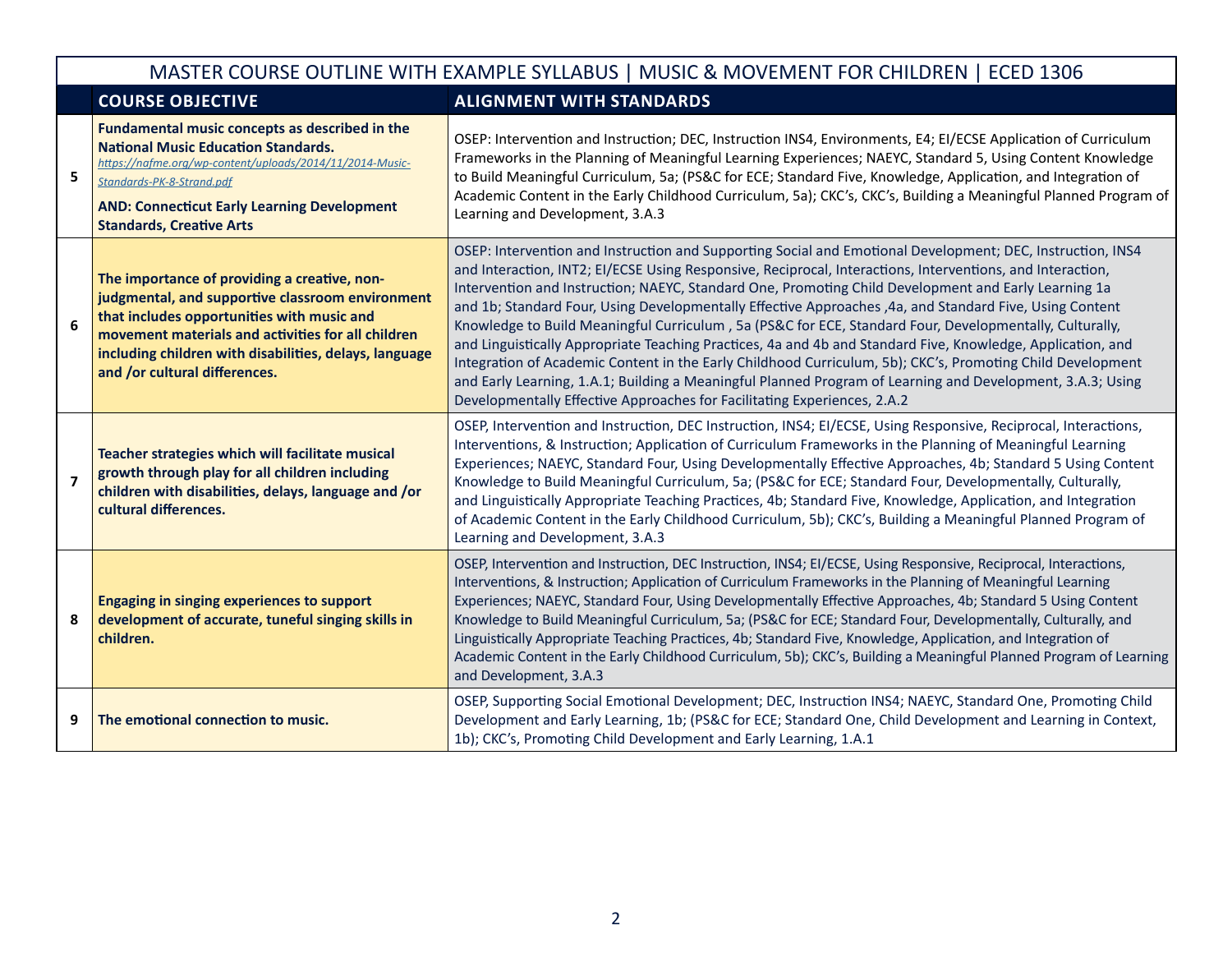# **Student Outcomes: Upon completion of this course, students will be able to:**

| MASTER COURSE OUTLINE WITH EXAMPLE SYLLABUS   MUSIC & MOVEMENT FOR CHILDREN   ECED 1306 |                                                                                                                                                                                                                                                                                                                                      |                                                                                                                                                                                                                                                                                                                                                                                                                                                                                                                                                                                                                                                                                                                                                                                                                                                                                                                                                                                |  |  |  |
|-----------------------------------------------------------------------------------------|--------------------------------------------------------------------------------------------------------------------------------------------------------------------------------------------------------------------------------------------------------------------------------------------------------------------------------------|--------------------------------------------------------------------------------------------------------------------------------------------------------------------------------------------------------------------------------------------------------------------------------------------------------------------------------------------------------------------------------------------------------------------------------------------------------------------------------------------------------------------------------------------------------------------------------------------------------------------------------------------------------------------------------------------------------------------------------------------------------------------------------------------------------------------------------------------------------------------------------------------------------------------------------------------------------------------------------|--|--|--|
| <b>STUDENT OUTCOMES</b>                                                                 |                                                                                                                                                                                                                                                                                                                                      | <b>ALIGNMENT WITH STANDARDS</b>                                                                                                                                                                                                                                                                                                                                                                                                                                                                                                                                                                                                                                                                                                                                                                                                                                                                                                                                                |  |  |  |
| $\mathbf{1}$                                                                            | Recognize and plan for the needs, interests, and<br>capabilities of young children that relate to their<br>development of musical thinking.                                                                                                                                                                                          | EI/ECSE Child Development and Early Learning; NAEYC, Standard One, Promoting Child Development and Early<br>Learning, 1b; (PS&C for ECE, Standard One, Child Development and Learning in Context, 1c); CKC's Promoting<br>Child Development and Learning, 1.A.1                                                                                                                                                                                                                                                                                                                                                                                                                                                                                                                                                                                                                                                                                                                |  |  |  |
| $\mathbf{2}$                                                                            | Plan a variety of developmentally appropriate<br>music and movement education experiences for all<br>children.                                                                                                                                                                                                                       | OSEP, Intervention and Instruction; EI/ECSE, Instruction; NAEYC Standard Five, Using Content Knowledge to Build<br>Meaningful Curriculum, 5a; (PS&C for ECE, Standard Five, Knowledge, Application, and Integration of Academic<br>Content in the Early Childhood Curriculum, 5b; CKC's Building a Meaningful Planned Program of Learning and<br>Development, 3.A.3                                                                                                                                                                                                                                                                                                                                                                                                                                                                                                                                                                                                            |  |  |  |
| 3                                                                                       | Demonstrate their musical abilities and knowledge<br>by being spontaneous, creative, and able to integrate<br>music throughout the daily curriculum through<br>singing, movement, and use of instruments.                                                                                                                            | OSEP, Supporting Social and Emotional Development; EI/ECSE Professionalism and Ethical Practices; NAEYC<br>Standard Six, Becoming a Professional, 6c; (PS&C for ECE; Standard Six, Professionalism as an Early Childhood<br>Educator 6d)                                                                                                                                                                                                                                                                                                                                                                                                                                                                                                                                                                                                                                                                                                                                       |  |  |  |
| 4                                                                                       | Use music and movement activities to enhance<br>cultural awareness for all children.                                                                                                                                                                                                                                                 | OSEP, Supporting Social and Emotional Development; DEC, Interaction, INS4; EI/ECSE, Using Responsive,<br>Reciprocal, Interactions, Interventions and Instruction, NAEYC, Standard One, Promoting Child Development and<br>Early Learning, 1b; (PS&C for ECE; Standard One, Child Development and Learning in Contex, 1c and Standard<br>Four, Developmentally, Culturally, and Linguistically Appropriate Teaching Practices, 4c);CKC's, Building a<br>Meaningful Planned Program of Learning and Development, 3.A.3                                                                                                                                                                                                                                                                                                                                                                                                                                                           |  |  |  |
| 5                                                                                       | Implement a repertoire of music and movement<br>activities for all young children that support their<br>experiences with fundamental music concepts as<br>described in the National Music Education Standards.                                                                                                                       | OSEP: Intervention and Instruction; DEC, Instruction INS4, Environments, E4; EI/ECSE Application of Curriculum<br>Frameworks in the Planning of Meaningful Learning Experiences; NAEYC, Standard 5, Using Content Knowledge<br>to Build Meaningful Curriculum, 5a; (PS&C for ECE; Standard Five, Knowledge, Application, and Integration of<br>Academic Content in the Early Childhood Curriculum, 5a); CKC's, CKC's, Building a Meaningful Planned Program of<br>Learning and Development, 3.A.3                                                                                                                                                                                                                                                                                                                                                                                                                                                                              |  |  |  |
| 6                                                                                       | Create a classroom environment where all children<br>including those with disabilities, delays, language<br>and/or cultural differences are free to explore their<br>voices and musical abilities both individually and in a<br>group. This would include optimal opportunities with<br>music and movement materials and activities. | OSEP: Intervention and Instruction and Supporting Social and Emotional Development; DEC, Instruction, INS4 and<br>Interaction, INT2; EI/ECSE Using Responsive, Reciprocal, Interactions, Interventions, and Interaction, Intervention<br>and Instruction; NAEYC, Standard One, Promoting Child Development and Early Learning 1a and 1b; Standard<br>Four, Using Developmentally Effective<br>Approaches , 4a, and Standard Five, Using Content Knowledge to Build Meaningful Curriculum, 5a (PS&C for<br>ECE, Standard Four, Developmentally, Culturally, and Linguistically Appropriate Teaching Practices, 4a and 4b and<br>Standard Five, Knowledge, Application, and Integration of Academic Content in the Early Childhood Curriculum,<br>5b); CKC's, Promoting Child Development and Early Learning, 1.A.1; Building a Meaningful Planned Program of<br>Learning and Development, 3.A.3; Using Developmentally Effective Approaches for Facilitating Experiences, 2.A.2 |  |  |  |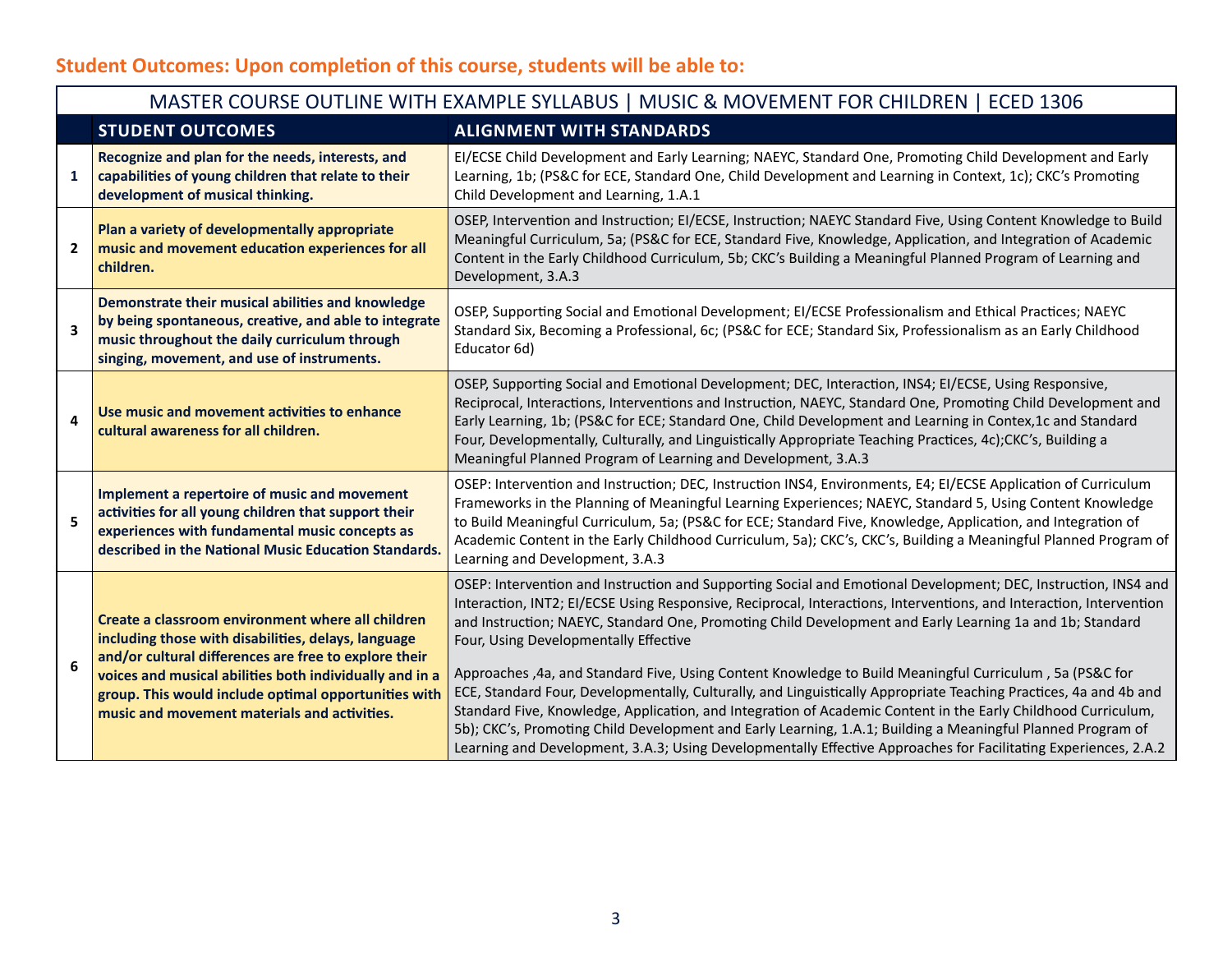|                                                                                                      | MASTER COURSE OUTLINE WITH EXAMPLE SYLLABUS   MUSIC & MOVEMENT FOR CHILDREN   ECED 1306                                                                                                                                                                                                                                                                                                       |                                                                                                                                                                                                                                                                                                                                                                                                                                                                                                                                                                                                                                                                                                                            |  |  |  |
|------------------------------------------------------------------------------------------------------|-----------------------------------------------------------------------------------------------------------------------------------------------------------------------------------------------------------------------------------------------------------------------------------------------------------------------------------------------------------------------------------------------|----------------------------------------------------------------------------------------------------------------------------------------------------------------------------------------------------------------------------------------------------------------------------------------------------------------------------------------------------------------------------------------------------------------------------------------------------------------------------------------------------------------------------------------------------------------------------------------------------------------------------------------------------------------------------------------------------------------------------|--|--|--|
|                                                                                                      | <b>STUDENT OUTCOMES</b><br><b>ALIGNMENT WITH STANDARDS</b>                                                                                                                                                                                                                                                                                                                                    |                                                                                                                                                                                                                                                                                                                                                                                                                                                                                                                                                                                                                                                                                                                            |  |  |  |
|                                                                                                      | Identify and practice a variety of teaching strategies<br>such as modeling, describing, and forming questions<br>for children about the fundamental concepts of<br>music and movement, i.e. rhythm, tempo, pitch,<br>dynamics, melody, style, and timbre.<br>https://www.ctoec.org/connecticut-early-learning-<br>and-development-standards-ct-elds/ct-elds-forms-and-<br>documents/#download | OSEP, Intervention and Instruction, DEC Instruction, INS4; EI/ECSE, Using Responsive, Reciprocal, Interactions,<br>Interventions, & Instruction; Application of Curriculum Frameworks in the Planning of Meaningful Learning<br>Experiences; NAEYC, Standard Four, Using Developmentally Effective Approaches, 4b; Standard 5 Using Content<br>Knowledge to Build Meaningful Curriculum, 5a; (PS&C for ECE; Standard Four, Developmentally, Culturally,<br>and Linguistically Appropriate Teaching Practices, 4b; Standard Five, Knowledge, Application, and Integration<br>of Academic Content in the Early Childhood Curriculum, 5b); CKC's, Building a Meaningful Planned Program of<br>Learning and Development, 3.A.3 |  |  |  |
| Teach and engage in singing activities that develop<br>accurate, tuneful singing skills in children. |                                                                                                                                                                                                                                                                                                                                                                                               | OSEP, Intervention and Instruction, DEC Instruction, INS4; EI/ECSE, Using Responsive, Reciprocal, Interactions,<br>Interventions, & Instruction; Application of Curriculum Frameworks in the Planning of Meaningful Learning<br>Experiences; NAEYC, Standard Four, Using Developmentally Effective Approaches, 4b; Standard 5 Using Content<br>Knowledge to Build Meaningful Curriculum, 5a; (PS&C for ECE; Standard Four, Developmentally, Culturally, and<br>Linguistically Appropriate Teaching Practices, 4b; Standard Five, Knowledge, Application, and Integration of<br>Academic Content in the Early Childhood Curriculum, 5b); CKC's, Building a Meaningful Planned Program of<br>Learning and Development, 3.A.3 |  |  |  |
|                                                                                                      | Discuss ways to support and develop children's<br>personal preferences and emotional connections to a<br>variety of musical selections.                                                                                                                                                                                                                                                       | OSEP, Supporting Social Emotional Development; DEC, Instruction INS4; NAEYC, Standard One, Promoting Child<br>Development and Early Learning, 1b; (PS&C for ECE; Standard One, Child Development and Learning in Context,<br>1b); CKC's, Promoting Child Development and Early Learning, 1.A.1                                                                                                                                                                                                                                                                                                                                                                                                                             |  |  |  |

## **Course Content:**

| MASTER COURSE OUTLINE WITH EXAMPLE SYLLABUS   MUSIC & MOVEMENT FOR CHILDREN   ECED 1306                                                                                                                                                                                                         |                                                                                                                                                                                                                                                                                                                                                                     |  |  |  |
|-------------------------------------------------------------------------------------------------------------------------------------------------------------------------------------------------------------------------------------------------------------------------------------------------|---------------------------------------------------------------------------------------------------------------------------------------------------------------------------------------------------------------------------------------------------------------------------------------------------------------------------------------------------------------------|--|--|--|
| <b>COURSE CONTENT</b>                                                                                                                                                                                                                                                                           | <b>ALIGNMENT WITH STANDARDS</b>                                                                                                                                                                                                                                                                                                                                     |  |  |  |
| The development of musical thinking and how<br>children create, perform, respond, and connect to<br>music.                                                                                                                                                                                      | EI/ECSE Child Development and Early Learning; NAEYC, Standard One, Promoting Child Development and Early<br>Learning, 1b; (PS&C for ECE, Standard One, Child Development and Learning in Context, 1c); CKC's Promoting<br>Child Development and Learning, 1.A.1                                                                                                     |  |  |  |
| A variety of developmentally appropriate musical<br>experiences for all children.                                                                                                                                                                                                               | OSEP, Intervention and Instruction; EI/ECSE, Instruction; NAEYC Standard Five, Using Content Knowledge to Build<br>Meaningful Curriculum, 5a; (PS&C for ECE, Standard Five, Knowledge, Application, and Integration of Academic<br>Content in the Early Childhood Curriculum, 5b; CKC's Building a Meaningful Planned Program of Learning and<br>Development, 3.A.3 |  |  |  |
| OSEP, Supporting Social and Emotional Development; EI/ECSE Professionalism and Ethical Practices; NAEYC<br>Standard Six, Becoming a Professional, 6c; (PS&C for ECE; Standard Six, Professionalism as an Early Childhood<br>Developing confidence in their own musical ability.<br>Educator 6d) |                                                                                                                                                                                                                                                                                                                                                                     |  |  |  |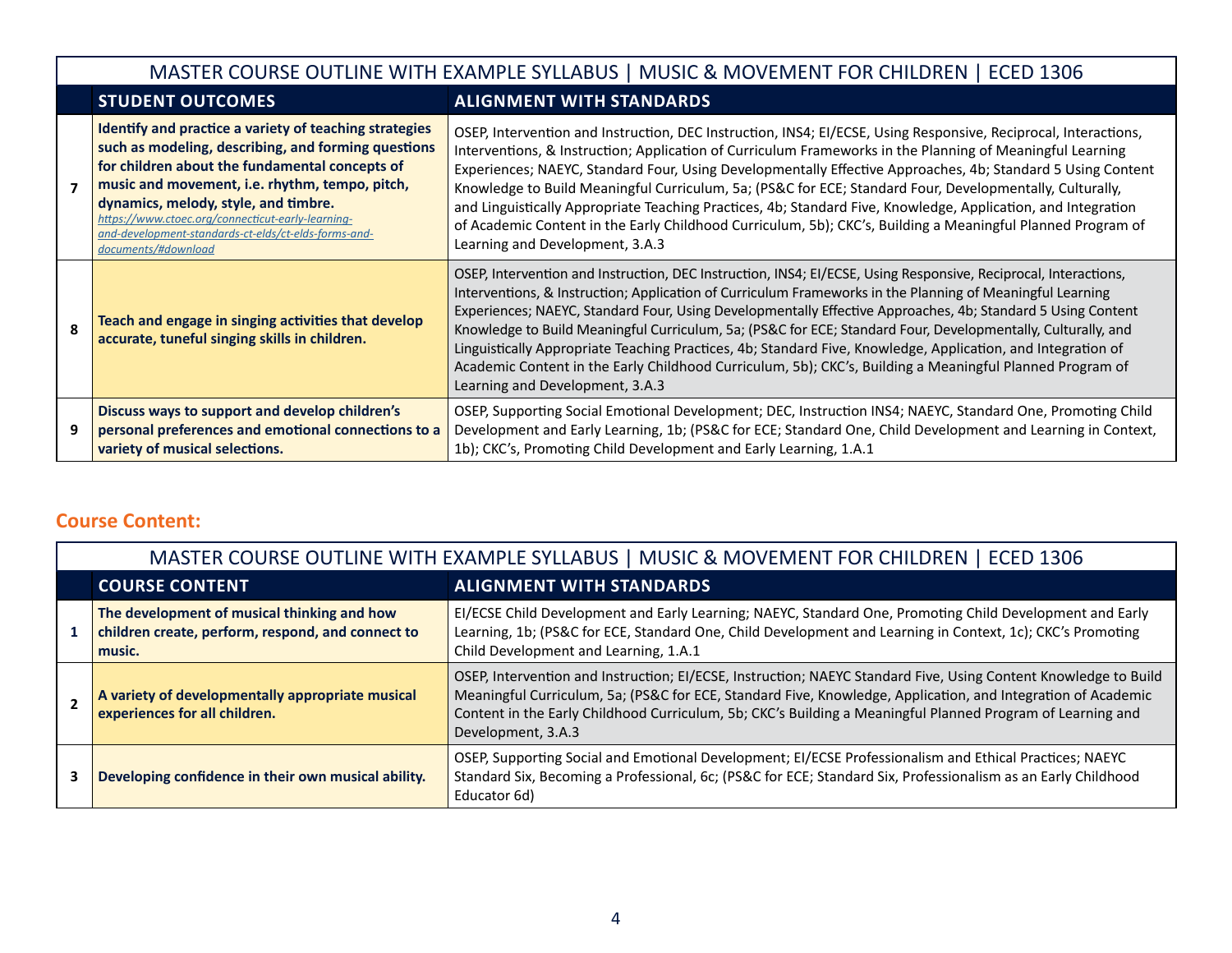|                | MASTER COURSE OUTLINE WITH EXAMPLE SYLLABUS   MUSIC & MOVEMENT FOR CHILDREN   ECED 1306                                                                                                                                                                                                                                                                                                                                                                                                                                                                                                                                                                                                                                                                                                                                                    |                                                                                                                                                                                                                                                                                                                                                                                                                                                                                                                                                                                                                                                                                                                                                                                                                                                                                                                |  |  |  |
|----------------|--------------------------------------------------------------------------------------------------------------------------------------------------------------------------------------------------------------------------------------------------------------------------------------------------------------------------------------------------------------------------------------------------------------------------------------------------------------------------------------------------------------------------------------------------------------------------------------------------------------------------------------------------------------------------------------------------------------------------------------------------------------------------------------------------------------------------------------------|----------------------------------------------------------------------------------------------------------------------------------------------------------------------------------------------------------------------------------------------------------------------------------------------------------------------------------------------------------------------------------------------------------------------------------------------------------------------------------------------------------------------------------------------------------------------------------------------------------------------------------------------------------------------------------------------------------------------------------------------------------------------------------------------------------------------------------------------------------------------------------------------------------------|--|--|--|
|                | <b>COURSE CONTENT</b>                                                                                                                                                                                                                                                                                                                                                                                                                                                                                                                                                                                                                                                                                                                                                                                                                      | <b>ALIGNMENT WITH STANDARDS</b>                                                                                                                                                                                                                                                                                                                                                                                                                                                                                                                                                                                                                                                                                                                                                                                                                                                                                |  |  |  |
| 4              | Music and movement experiences that enhance<br>cultural awareness for all children.                                                                                                                                                                                                                                                                                                                                                                                                                                                                                                                                                                                                                                                                                                                                                        | OSEP, Supporting Social and Emotional Development; DEC, Interaction, INS4; El/ECSE, Using Responsive,<br>Reciprocal, Interactions, Interventions and Instruction, NAEYC, Standard One, Promoting Child Development and<br>Early Learning, 1b; (PS&C for ECE; Standard One, Child Development and Learning in Contex, 1c and Standard<br>Four, Developmentally, Culturally, and Linguistically Appropriate Teaching Practices, 4c);CKC's, Building a<br>Meaningful Planned Program of Learning and Development, 3.A.3                                                                                                                                                                                                                                                                                                                                                                                           |  |  |  |
| 5              | Present a repertoire of music and movement<br>activities for all young children that support their<br>experiences with fundamental music concepts as<br>described in the National Music Education Standards                                                                                                                                                                                                                                                                                                                                                                                                                                                                                                                                                                                                                                | OSEP: Intervention and Instruction; DEC, Instruction INS4, Environments, E4; EI/ECSE Application of Curriculum<br>Frameworks in the Planning of Meaningful Learning Experiences; NAEYC, Standard 5, Using Content Knowledge<br>to Build Meaningful Curriculum, 5a; (PS&C for ECE; Standard Five, Knowledge, Application, and Integration of<br>Academic Content in the Early Childhood Curriculum, 5a); CKC's, CKC's, Building a Meaningful Planned Program of<br>Learning and Development, 3.A.3                                                                                                                                                                                                                                                                                                                                                                                                              |  |  |  |
| 6              | <b>Explore and create music and movement</b><br>environments that support children's voices and<br>musical abilities both individually and in a group.<br>Including optimal opportunities with music and<br>movement materials and activities.                                                                                                                                                                                                                                                                                                                                                                                                                                                                                                                                                                                             | Emotional Development; DEC, Instruction, INS4 and Interaction, INT2; EI/ECSE Using Responsive, Reciprocal,<br>Interactions, Interventions, and Interaction, Intervention and Instruction; NAEYC, Standard One, Promoting Child<br>Development and Early Learning 1a and 1b; Standard Four, Using Developmentally Effective<br>Approaches , 4a, and Standard Five, Using Content Knowledge to Build Meaningful Curriculum, 5a (PS&C for<br>ECE, Standard Four, Developmentally, Culturally, and Linguistically Appropriate Teaching Practices, 4a and 4b and<br>Standard Five, Knowledge, Application, and Integration of Academic Content in the Early Childhood Curriculum,<br>5b); CKC's, Promoting Child Development and Early Learning, 1.A.1; Building a Meaningful Planned Program of<br>Learning and Development, 3.A.3; Using Developmentally Effective Approaches for Facilitating Experiences, 2.A.2 |  |  |  |
| $\overline{7}$ | Planning, implementing and evaluating creative<br>experiences across the Early Childhood Curriculum<br>using the Creative Arts Early Learning Development<br>Standards (E.L.D.S.).                                                                                                                                                                                                                                                                                                                                                                                                                                                                                                                                                                                                                                                         | OSEP, Intervention and Instruction, DEC Instruction, INS4; EI/ECSE, Using Responsive, Reciprocal, Interactions,<br>Interventions, & Instruction; Application of Curriculum Frameworks in the Planning of Meaningful Learning<br>Experiences; NAEYC, Standard Four, Using Developmentally Effective Approaches, 4b; Standard 5 Using Content<br>Knowledge to Build Meaningful Curriculum, 5a; (PS&C for ECE; Standard Four, Developmentally, Culturally,<br>and Linguistically Appropriate Teaching Practices, 4b; Standard Five, Knowledge, Application, and Integration<br>of Academic Content in the Early Childhood Curriculum, 5b); CKC's, Building a Meaningful Planned Program of<br>Learning and Development, 3.A.3                                                                                                                                                                                     |  |  |  |
| 8              | OSEP, Intervention and Instruction, DEC Instruction, INS4; EI/ECSE, Using Responsive, Reciprocal, Interactions,<br>Interventions, & Instruction; Application of Curriculum Frameworks in the Planning of Meaningful Learning<br>Singing experiences that will support the<br>Experiences; NAEYC, Standard Four, Using Developmentally Effective Approaches, 4b; Standard 5 Using Content<br>development of accurate, tuneful singing skills in<br>Knowledge to Build Meaningful Curriculum, 5a; (PS&C for ECE; Standard Four, Developmentally, Culturally,<br>and Linguistically Appropriate Teaching Practices, 4b; Standard Five, Knowledge, Application, and Integration<br>children.<br>of Academic Content in the Early Childhood Curriculum, 5b); CKC's, Building a Meaningful Planned Program of<br>Learning and Development, 3.A.3 |                                                                                                                                                                                                                                                                                                                                                                                                                                                                                                                                                                                                                                                                                                                                                                                                                                                                                                                |  |  |  |
| 9              | The emotional connection to music.                                                                                                                                                                                                                                                                                                                                                                                                                                                                                                                                                                                                                                                                                                                                                                                                         | OSEP, Supporting Social Emotional Development; DEC, Instruction INS4; NAEYC, Standard One, Promoting Child<br>Development and Early Learning, 1b; (PS&C for ECE; Standard One, Child Development and Learning in Context,<br>1b); CKC's, Promoting Child Development and Early Learning, 1.A.1                                                                                                                                                                                                                                                                                                                                                                                                                                                                                                                                                                                                                 |  |  |  |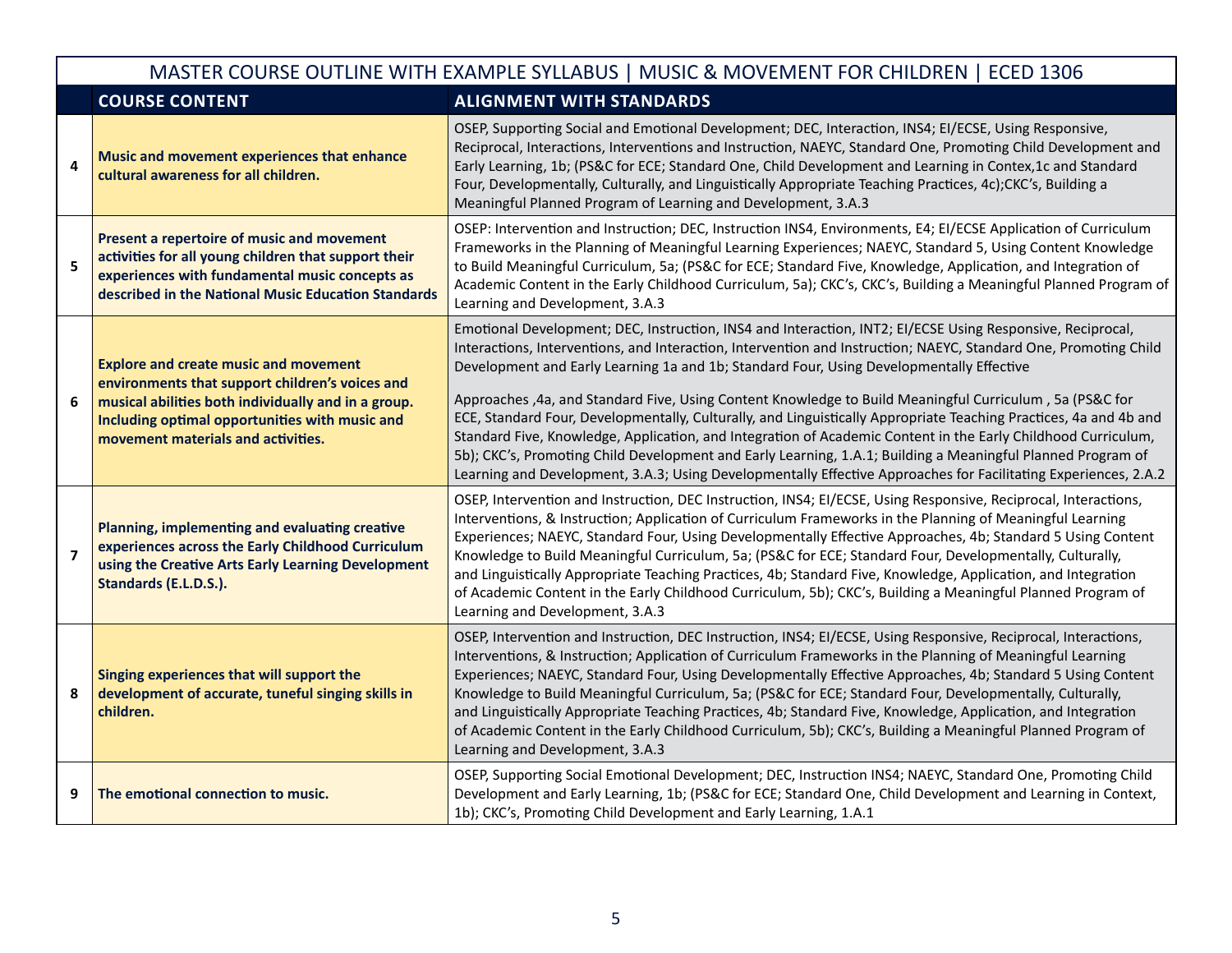### **STANDARDS**

CT State Core Knowledge and Competencies (CKC)

Division of Early Childhood of the Council for Exceptional Children (DEC)

Early Intervention/Early Childhood Special Education (EI/ECSE)

National Association for the Education of Young Children (NAEYC)

Office of Special Education Programs (OSEP)

Professional Standards and Competencies for Early Childhood Educators (Power to the Profession (P2P) Standards)

### **KEY EXPERIENCES**

- 1. Explore the developmental theories as they apply to music and how children develop musical thinking. (CO1)
- 2. Perform songs and/ or movement activities that teach fundamental music concepts. (CO 3,5,8)
- 3. Design music and movement environments .that support all children's voices and musical abilities. (CO 1&6)
- 4. Design and use music and movement materials and activities. (CO 6)
- 5. Connect musical concepts such as rhythm, tempo, pitch, dynamics or timbre to a music/movement experience. (CO 5)
- 6. Present music and movement activities centered on various cultures for all children. (CO 4)
- 7. Design a web, using the Creative Arts Early Learning Development Standards (E.L.D.S.) integrating the learning progressions of music, dance and appreciation of the arts across the curriculum including differentiating for children with disabilities, delays, language and/or cultural differences (CO 7)
- 8. Plan developmentally appropriate music and movement experiences for all children including adaptation and accommodations for children with disabilities, delays, language and/or cultural differences using a variety of teacher strategies.(CO 2 and 7)
- 9. Explore the emotional connection to music through a variety of movement experiences. (CO 9)

### **RESOURCES**

### **Books**

- CTELDS: Connecticut Early Learning and Development Standards, CT. Office of Early Childhood *Supporting All Children Using the CT ELDS: A Guide to Domain and Strands;* CT. Office of Early Childhood
- Childcare Exchange, Curriculum: Art, Music, Movement, Drama, A Beginnings Workshop Book
- Fiestas: A year of Latin American Songs of Celebration by Jose-Luis Orozco
- De Colores and other Latin-American Folk Songs for Children by Jose-Luis Orozco
- CTELDS: Connecticut Early Learning and Development Standards, CT. Office of Early Childhood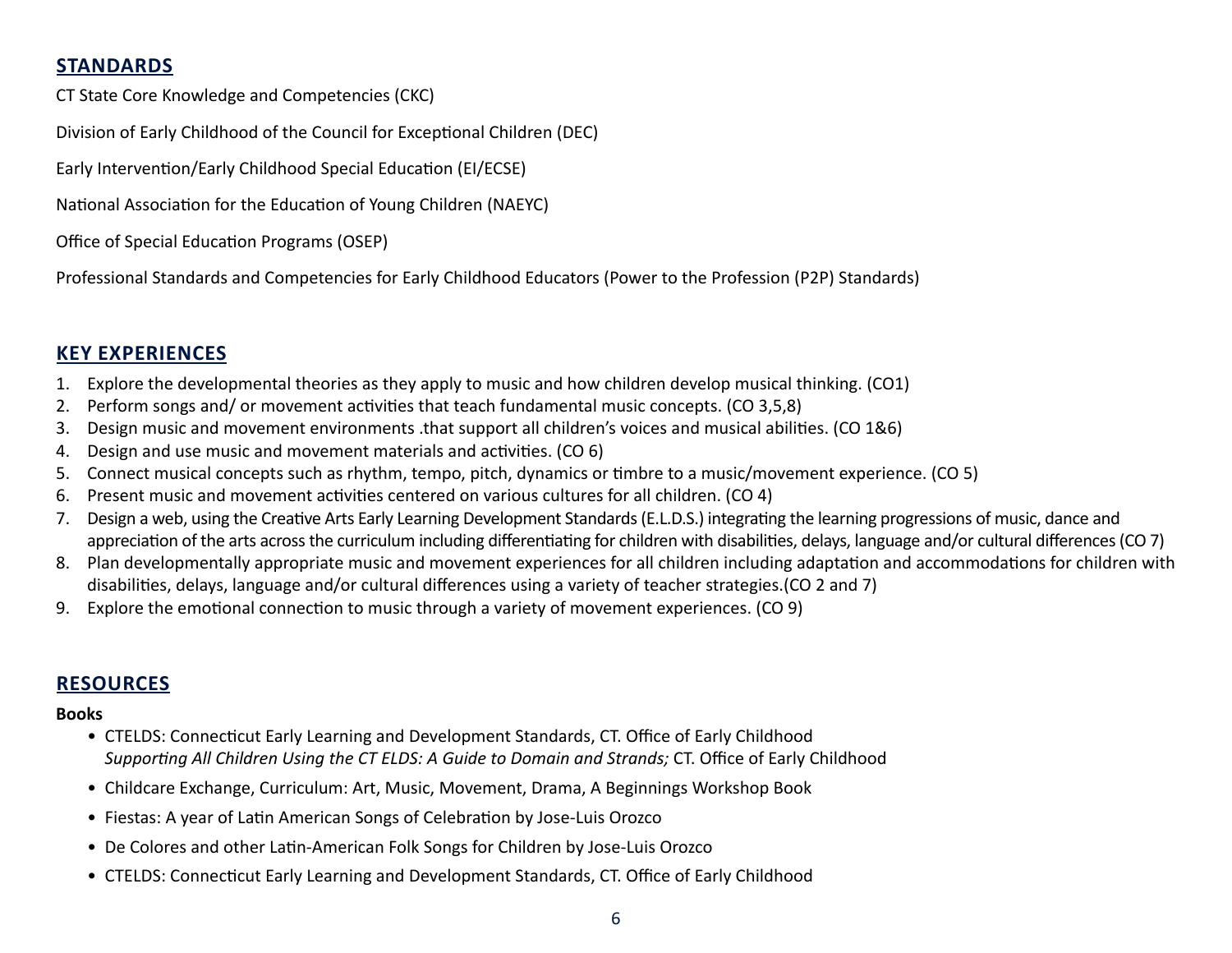*Supporting All Children Using the CT ELDS: A Guide to Domain and Strands; CT.* Office of Early Childhood

- Nurturing Creativity, Isbell, Rebecka and Yoss Iizawa, Sonia Akiko. NAEYC: Washington 2016 **ISBN:** 9781938113215 Spotlight on Young Children and the Creative Arts, edited by Derry Koralek, NAEYC
- Music and Movement: A Practical Guide for Teaching Young Children by Ellen Booth Church
- Childcare Exchange, Curriculum: Art, Music, Movement, Drama, A Beginnings Workshop Book
- Fiestas: A year of Latin American Songs of Celebration by Jose-Luis Orozco
- De Colores and other Latin-American Folk Songs for Children by Jose-Luis Orozco

#### **Websites**

- An entire chapter entitled: Music and Inclusion *<https://milnepublishing.geneseo.edu/music-and-the-child/chapter/chapter-11/>*
- How to Set Up Your Preschool Music and Movement Learning Center *<https://www.kaplanco.com/ii/preschool-music-movement-learning-center>*
- Extension Alliance for Better Childcare *<https://childcare.extension.org/fingerplays-and-songs-for-child-care/>*
- Those are the National Association for Music Education standards for General Music. *<https://nafme.org/wp-content/uploads/2014/11/2014-Music-Standards-PK-8-Strand.pdf>*

### **Videos**

- GoNoodle videos can be found at their website or on youtube for videos such as this one which gets children listening to a beat and moving in specific ways to that beat. *<https://www.youtube.com/watch?v=3WnI4UNgSaY>*
- There are several videos to help children do simple yoga activities. Here is just one. Yoga for Kids *<https://www.youtube.com/watch?v=qIGRZS-YMWo&list=PLZS3MUjYqjUHCxHJUnzMsxwKyPyNXR3Fm&index=2>*

### **Articles**

- It's a Snap! 4 Ways to Use Music With Special Needs Students *<https://www.edutopia.org/blog/music-with-special-needs-students-michelle-lazar>*
- Beyond Twinkle Twinkle: Using Music with Infants and Toddlers *[https://www.zerotothree.org/resources/1514-beyond-twinkle-twinkle-using-music-with-infants-and-toddlers](https://www.edutopia.org/blog/music-with-special-needs-students-michelle-lazar)*
- Carnegie Hall: Why Making Music Matters *[https://www.carnegiehall.org/Blog/2016/01/Why-Making-Music-Matters-Music-and-Early-Childhood-Development](https://www.edutopia.org/blog/music-with-special-needs-students-michelle-lazar)*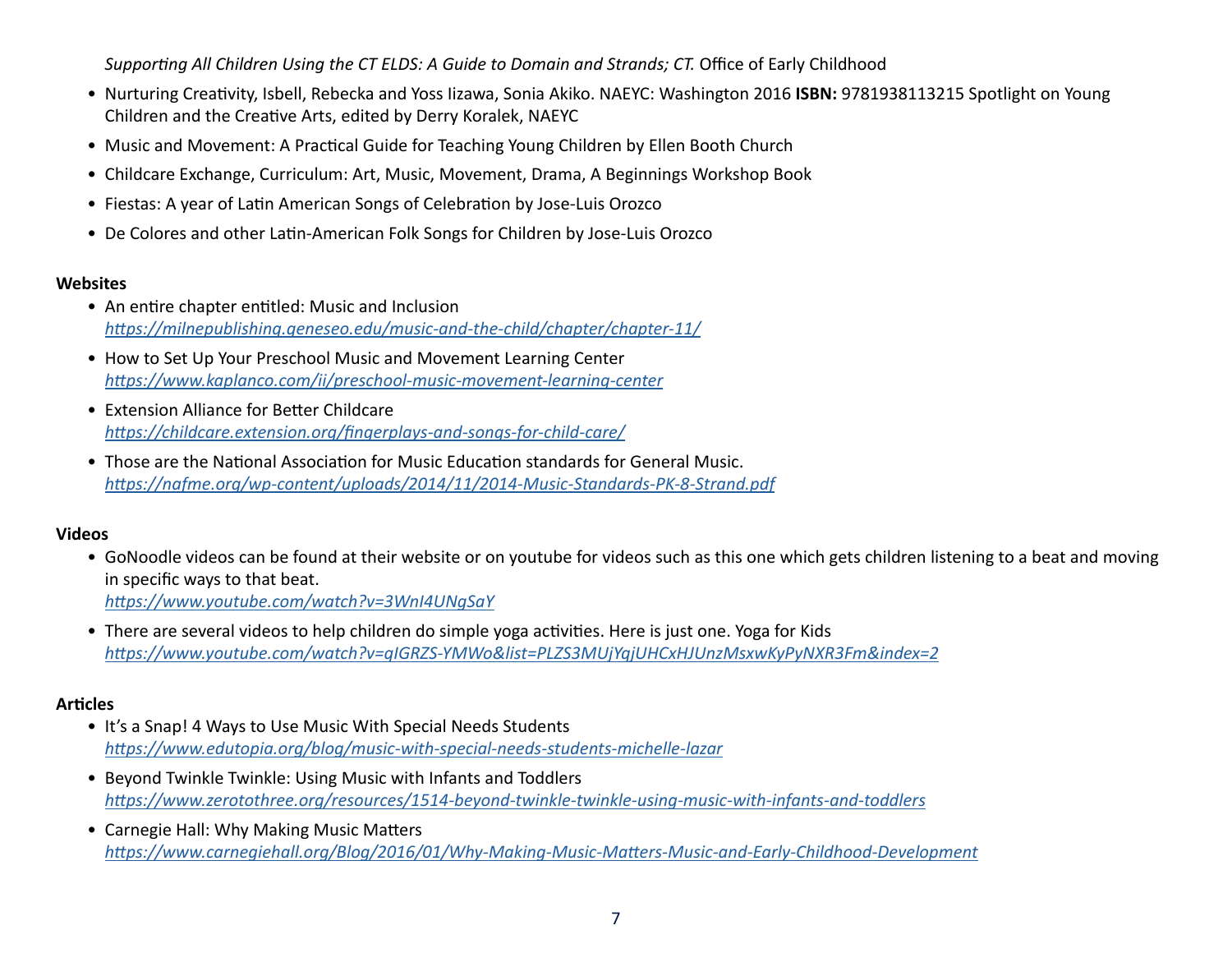• The Feierabend Association for Music Education (FAME) was founded in 2012 to celebrate and share the unique teachings of Dr. John Feierabend with a wider audience of music educators. *<https://www.feierabendmusic.org/about/> <https://www.feierabendmusic.org/resources/>*

#### **Children's Books**

- Deaf Musician by Pete Seeger
- The Bremen-town Musicians retold by Ruth Belov Gross
- Let's Get the Rhythm adapted by Anne Miranda
- Froggy Plays in the Band by Jonathan London
- The One-Man Band by Mildred Pitts Walter
- Sweet Music in Harlem by Debbie A. Taylor

| MASTER COURSE OUTLINE WITH EXAMPLE SYLLABUS   MUSIC & MOVEMENT FOR CHILDREN   ECED 1306 |                                                                                                                                                                                           |                                                   |                                                                                                              |                                                            |
|-----------------------------------------------------------------------------------------|-------------------------------------------------------------------------------------------------------------------------------------------------------------------------------------------|---------------------------------------------------|--------------------------------------------------------------------------------------------------------------|------------------------------------------------------------|
| <b>DATE</b>                                                                             | <b>TOPIC AND LEARNING ACTIVITY</b>                                                                                                                                                        | <b>ALIGNMENT WITH</b><br><b>COURSE OBJECTIVES</b> | <b>ASSIGNMENTS</b>                                                                                           | <b>ALIGNMENT</b><br><b>WITH STUDENT</b><br><b>OUTCOMES</b> |
| Week<br>1                                                                               | Introduction and course overview                                                                                                                                                          |                                                   |                                                                                                              |                                                            |
| $\mathbf{2}$                                                                            | Why Include Music in the Early Childhood Classroom?<br>*Theoretical connections to music development for young<br>children.                                                               | CO <sub>1</sub>                                   | Discuss the development of children's musical thinking.                                                      | SO <sub>1</sub>                                            |
| 3                                                                                       | <b>Concepts of Music</b><br><i>*National Standards: Music Educators National</i><br><b>Conference (MENC) Concepts of Music</b>                                                            | CO <sub>5</sub>                                   | Connect musical concepts such as rhythm, tempo, pitch,<br>dynamics or timbre to a music/movement experience. | SO 5                                                       |
| 4                                                                                       | <b>Developmentally Appropriate Practice (DAP)</b><br><b>Connecticut Early Learning Development Standards</b><br>(ELDS) and Documentation and Observation for Teaching<br>System (CT DOTS) | CO <sub>5</sub>                                   |                                                                                                              |                                                            |
| 5                                                                                       | <b>Songs and Musical Experiences</b><br>for all children including children with disabilities, delays,<br>language and/or cultural differences:                                           | CO <sub>2,3,8</sub>                               |                                                                                                              |                                                            |
| 6                                                                                       | <b>Songs and Musical Experiences:</b><br>Music Across the Pre-School Curriculum for all children.                                                                                         | CO 2.3.8                                          |                                                                                                              |                                                            |
| $\overline{7}$                                                                          | <b>Multicultural Songs and Musical Experiences</b><br>*and its connection to cultural awareness                                                                                           | CO <sub>4</sub>                                   | Present music and movement activities centered on<br>various cultures for all children.                      | SO <sub>4</sub>                                            |